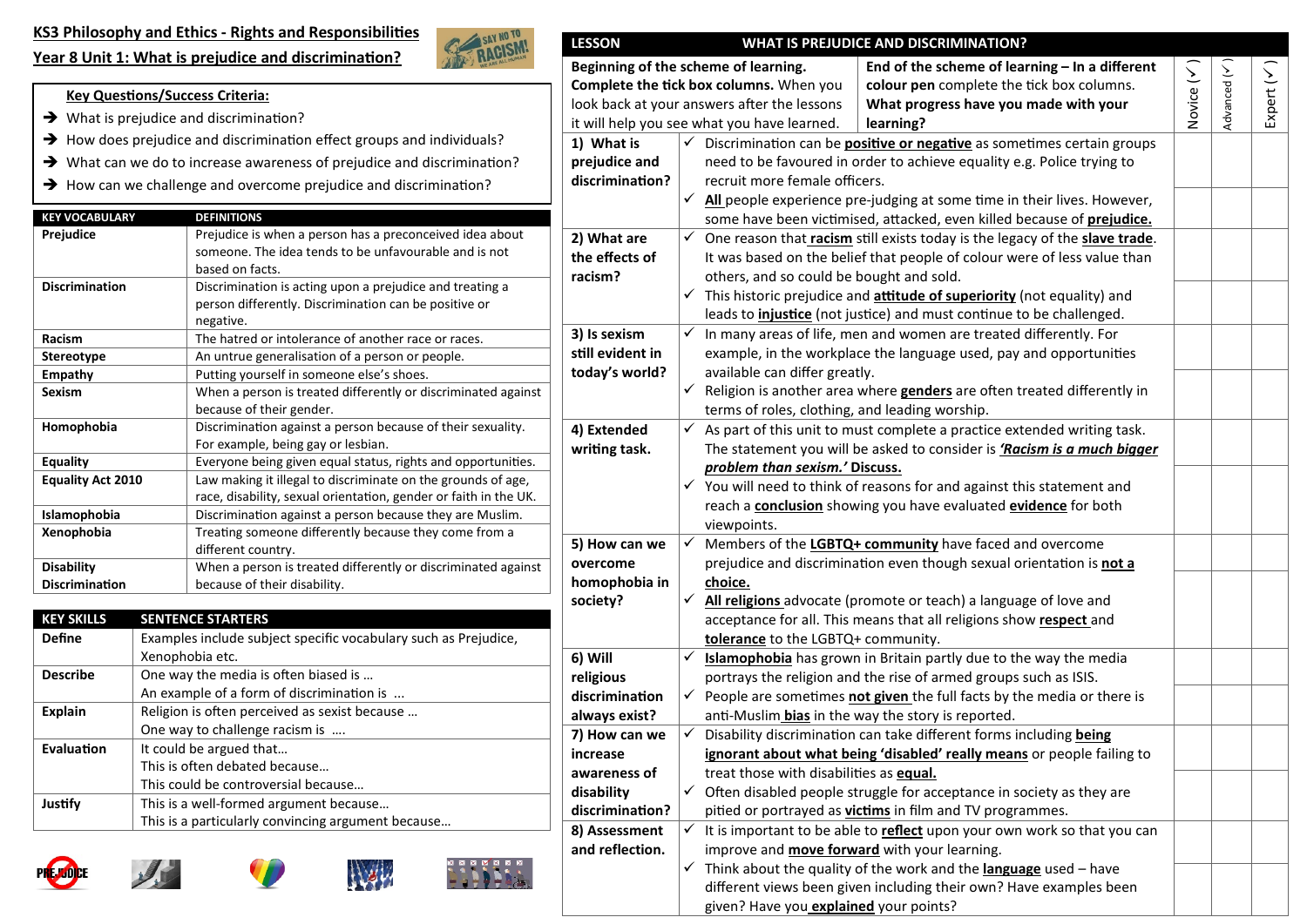# **Challenge Tasks.**

| Lesson           | What is prejudice and<br>discrimination?                                                                                                      | 2) What are the effects of<br>racism?                                                                                                                      | 3) Is sexism still evident in<br>today's world?                                                                                                                                           | 4) How can we overcome<br>homophobia in society?                                                                                       | 5) Will religious<br>discrimination always<br>exist?                                                                                                                                                                         | 6) How can we increase<br>awareness of disability<br>discrimination?                                                                                                                                        |
|------------------|-----------------------------------------------------------------------------------------------------------------------------------------------|------------------------------------------------------------------------------------------------------------------------------------------------------------|-------------------------------------------------------------------------------------------------------------------------------------------------------------------------------------------|----------------------------------------------------------------------------------------------------------------------------------------|------------------------------------------------------------------------------------------------------------------------------------------------------------------------------------------------------------------------------|-------------------------------------------------------------------------------------------------------------------------------------------------------------------------------------------------------------|
| <b>Challenge</b> | Research article 1-4 of                                                                                                                       | Modern Slavery still exists                                                                                                                                | If we reject gender                                                                                                                                                                       | Hidayah is a charity setup for                                                                                                         | Some believe the answer                                                                                                                                                                                                      | Awareness of disability                                                                                                                                                                                     |
| Task             | the UN Declaration of                                                                                                                         | in the UK with an                                                                                                                                          | discrimination in every other                                                                                                                                                             | the needs of LGBTQI+ Muslims.                                                                                                          | to ending conflict                                                                                                                                                                                                           | discrimination is growing                                                                                                                                                                                   |
|                  | Human Rights.<br>Write a newspaper<br>article about the<br>protection these articles<br>provide including your<br>won researched<br>examples. | estimated 13000 victims<br>per year.<br>Write a summary report<br>in your own words<br>explaining what modern<br>slavery is and how we<br>can overcome it. | part of society, why do we<br>accept it in religion?<br>Write a response to this<br>question in the form of an<br>essay considering different<br>viewpoints and reaching a<br>conclusion. | Write an information sheet<br>and/or fact chart about the<br>work they do and why it is so<br>vital.<br>https://www.hidayahlgbt.co.uk/ | between different<br>religions is to encourage<br>interfaith dialogue.<br>Design a building that<br>would be ideal for<br>people of all faiths to<br>come together and use.<br>How would you promote<br>interfaith dialogue? | as we become a more<br>inclusive society but<br>there is still further<br>progress to be made.<br>Design a board game to<br>educate teenagers about<br>disability discrimination<br>and how to overcome it. |
| Skills           | <b>Analysis</b>                                                                                                                               | Comprehension                                                                                                                                              | Evaluation                                                                                                                                                                                | Knowledge                                                                                                                              | <b>Synthesis</b>                                                                                                                                                                                                             | Application                                                                                                                                                                                                 |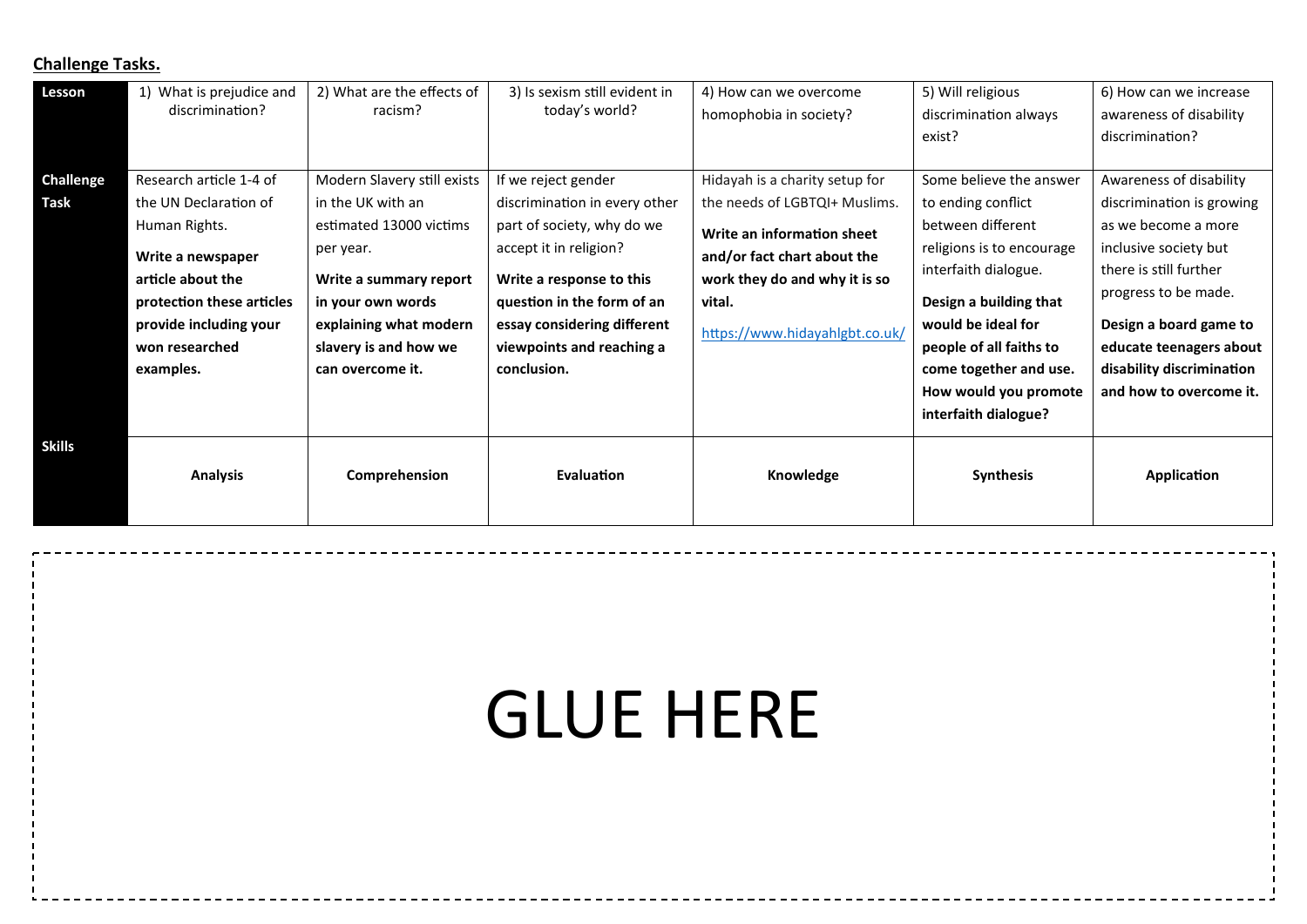### **KS3 Philosophy and Ethics - Knowledge Organiser.**

## **Year 8 Unit 2: What other faiths are in our community?**



- $\rightarrow$  What are the challenges faced by minority faiths in the UK?
- → Why might minority faiths such as Jainism face prejudice and discrimination?
- $\rightarrow$  How can better understanding of other faiths lead to integration?
- $\rightarrow$  How can I work collaboratively with others to produce an effective presentation?

| <b>KEY VOCABULARY</b>    | <b>DEFINITIONS</b>                                         |
|--------------------------|------------------------------------------------------------|
| <b>Minority group</b>    | A smaller group in society, often lacking the advantages   |
|                          | of a more dominant group.                                  |
| Integration              | The successful coming together of a group.                 |
| <b>Assimilation</b>      | Taking on some of the characteristics or qualities of a    |
|                          | local area e.g. supporting the local football team.        |
| <b>Dialogue</b>          | Conversation to resolve a difference or problem            |
| Community                | A group of people living in the same place.                |
| <b>Critical thinking</b> | Examining and questioning what you see, think, read or     |
|                          | learn before forming a judgment or opinion.                |
| <b>UN Declaration of</b> | A document which outlines the basic rights and freedoms    |
| human rights             | everyone is entitled to.                                   |
| Ahimsa                   | Non-violence and respect for all life.                     |
| Karma                    | The belief that the actions that we do have consequences   |
|                          | (good and bad.)                                            |
| Reincarnation            | The belief that when a person dies, although their body is |
|                          | gone, their soul can be reborn.                            |
| <b>Moksha</b>            | Escaping from the cycle of birth, death and rebirth.       |
| Religious tolerance      | People allowing others to think or practice                |
|                          | other religions and beliefs.                               |

| <b>KEY SKILLS</b> | <b>SENTENCE STARTERS</b>                                       |
|-------------------|----------------------------------------------------------------|
| <b>Define</b>     | Examples include subject specific vocabulary such as ahimsa    |
|                   | and religious tolerance.                                       |
| <b>Describe</b>   | One difference between Jainism and Hinduism is                 |
|                   | An example of a form of religious intolerance is               |
| <b>Explain</b>    | It is difficult for Jains to integrate into UK society because |
|                   | The UN declaration of Human Rights is important because        |
| Evaluation        | It could be argued that                                        |
|                   | This is often debated because                                  |
|                   | This could be controversial because                            |
| Justify           | This is a well-formed argument because                         |
|                   | This is not a convincing argument because                      |



| <b>LESSONS</b>                                                                                                                                                                     |                                                      |                                                                       | WHAT OTHER FAITHS ARE IN OUR COMMUNITY?                                              |            |             |            |  |
|------------------------------------------------------------------------------------------------------------------------------------------------------------------------------------|------------------------------------------------------|-----------------------------------------------------------------------|--------------------------------------------------------------------------------------|------------|-------------|------------|--|
| Beginning of the scheme of learning. Complete<br>End of the scheme of learning - In a                                                                                              |                                                      |                                                                       |                                                                                      |            |             |            |  |
| the tick box columns. When you look back at                                                                                                                                        |                                                      |                                                                       | different colour pen complete the tick box                                           | Novice (Y) | Advanced (Y | Expert (Y) |  |
| your answers after the lessons it will help you                                                                                                                                    |                                                      |                                                                       | columns again. What progress have you                                                |            |             |            |  |
| see what you have learned.                                                                                                                                                         |                                                      |                                                                       | made with your learning?                                                             |            |             |            |  |
| 1) What are the                                                                                                                                                                    | ✓                                                    |                                                                       | Jainism was founded in India by Nataputta Mahavira (599-527 BC)                      |            |             |            |  |
| key teachings of                                                                                                                                                                   |                                                      |                                                                       | who Jains call Jina, which means spiritual conqueror.                                |            |             |            |  |
| Jainism?                                                                                                                                                                           | ✓                                                    |                                                                       | Jains believe in reincarnation. This means that when a person dies,                  |            |             |            |  |
|                                                                                                                                                                                    |                                                      |                                                                       | although their body is gone, their soul can be reborn. Rebirth is                    |            |             |            |  |
|                                                                                                                                                                                    |                                                      |                                                                       | dependent on <b>karma</b> which can be positive or negative.                         |            |             |            |  |
| 2) What                                                                                                                                                                            | $\checkmark$                                         |                                                                       | Jainism has a strong tradition of <b>tolerance</b> for all faiths based on the       |            |             |            |  |
| challenges do                                                                                                                                                                      |                                                      |                                                                       | teaching of <i>ahimsa</i> which leads to a deep respect for all life and for         |            |             |            |  |
| Jain's face                                                                                                                                                                        |                                                      | many to be vegetarian.                                                |                                                                                      |            |             |            |  |
| integrating into                                                                                                                                                                   |                                                      |                                                                       | $\checkmark$ Often because of this, Jainism is seen as a branch of Hinduism but is   |            |             |            |  |
| society?                                                                                                                                                                           |                                                      |                                                                       | its own religion with its own customs and traditions such as there are               |            |             |            |  |
|                                                                                                                                                                                    |                                                      | no deities to worship in Jainism.                                     |                                                                                      |            |             |            |  |
| 3) How can                                                                                                                                                                         | $\checkmark$                                         |                                                                       | Jainism and Hinduism are both <b>ancient</b> religions that originated in            |            |             |            |  |
| better                                                                                                                                                                             |                                                      |                                                                       | India. They share traditions and beliefs about reincarnation, karma,                 |            |             |            |  |
| understanding of                                                                                                                                                                   | ahimsa (non-violence), dress, fasting and festivals. |                                                                       |                                                                                      |            |             |            |  |
| $\checkmark$<br>Learning about different faiths helps everyone to <i>understand</i> and<br>other faiths lead<br>accept diverse views and focus on our similarities rather than our |                                                      |                                                                       |                                                                                      |            |             |            |  |
| to integration?                                                                                                                                                                    |                                                      |                                                                       | differences. This can prevent prejudice and discrimination and help                  |            |             |            |  |
|                                                                                                                                                                                    |                                                      | minority faiths feel more accepted.                                   |                                                                                      |            |             |            |  |
| 4) Extended                                                                                                                                                                        | ✓                                                    |                                                                       | In this lesson you will complete an extended writing task. The                       |            |             |            |  |
| writing task.                                                                                                                                                                      |                                                      |                                                                       | statement you will be asked to consider is 'Everyone deserves to be                  |            |             |            |  |
|                                                                                                                                                                                    |                                                      | treated equally.' Discuss.                                            |                                                                                      |            |             |            |  |
|                                                                                                                                                                                    |                                                      |                                                                       | $\checkmark$ You will need to think of reasons for and against this statement and    |            |             |            |  |
|                                                                                                                                                                                    |                                                      | reach a conclusion showing you have evaluated evidence for both       |                                                                                      |            |             |            |  |
|                                                                                                                                                                                    |                                                      | viewpoints.                                                           |                                                                                      |            |             |            |  |
| 5) How can we                                                                                                                                                                      | $\checkmark$                                         |                                                                       | Harrow is a <i>diverse</i> area where people of all religions co-exist               |            |             |            |  |
| overcome                                                                                                                                                                           |                                                      |                                                                       | together peacefully and is an example of successful <i>integration</i> .             |            |             |            |  |
| religious                                                                                                                                                                          |                                                      | Britain has a proud tradition of welcoming religious minorities.      |                                                                                      |            |             |            |  |
| intolerance?                                                                                                                                                                       | ✓                                                    | All religions have a central belief in tolerance and respect which is |                                                                                      |            |             |            |  |
|                                                                                                                                                                                    |                                                      | found in scripture and provided the basis for the UN declaration of   |                                                                                      |            |             |            |  |
|                                                                                                                                                                                    |                                                      | <b>Human Rights</b>                                                   |                                                                                      |            |             |            |  |
| 6) How can I                                                                                                                                                                       | $\checkmark$                                         | In this lesson you will produce your final report outlining and       |                                                                                      |            |             |            |  |
| produce an                                                                                                                                                                         |                                                      | explaining your proposal.                                             |                                                                                      |            |             |            |  |
| effective report?                                                                                                                                                                  |                                                      |                                                                       | $\checkmark$ Consider the learning objectives and purpose of the report before       |            |             |            |  |
|                                                                                                                                                                                    |                                                      | deciding on what to include.                                          |                                                                                      |            |             |            |  |
|                                                                                                                                                                                    | $\checkmark$                                         |                                                                       | Use all the available <b>evidence</b> as part of your <b>decision-making</b> process |            |             |            |  |
|                                                                                                                                                                                    |                                                      | and explain how you arrived at each solution.                         |                                                                                      |            |             |            |  |
|                                                                                                                                                                                    |                                                      |                                                                       | <b>TABLE IN</b>                                                                      |            |             |            |  |





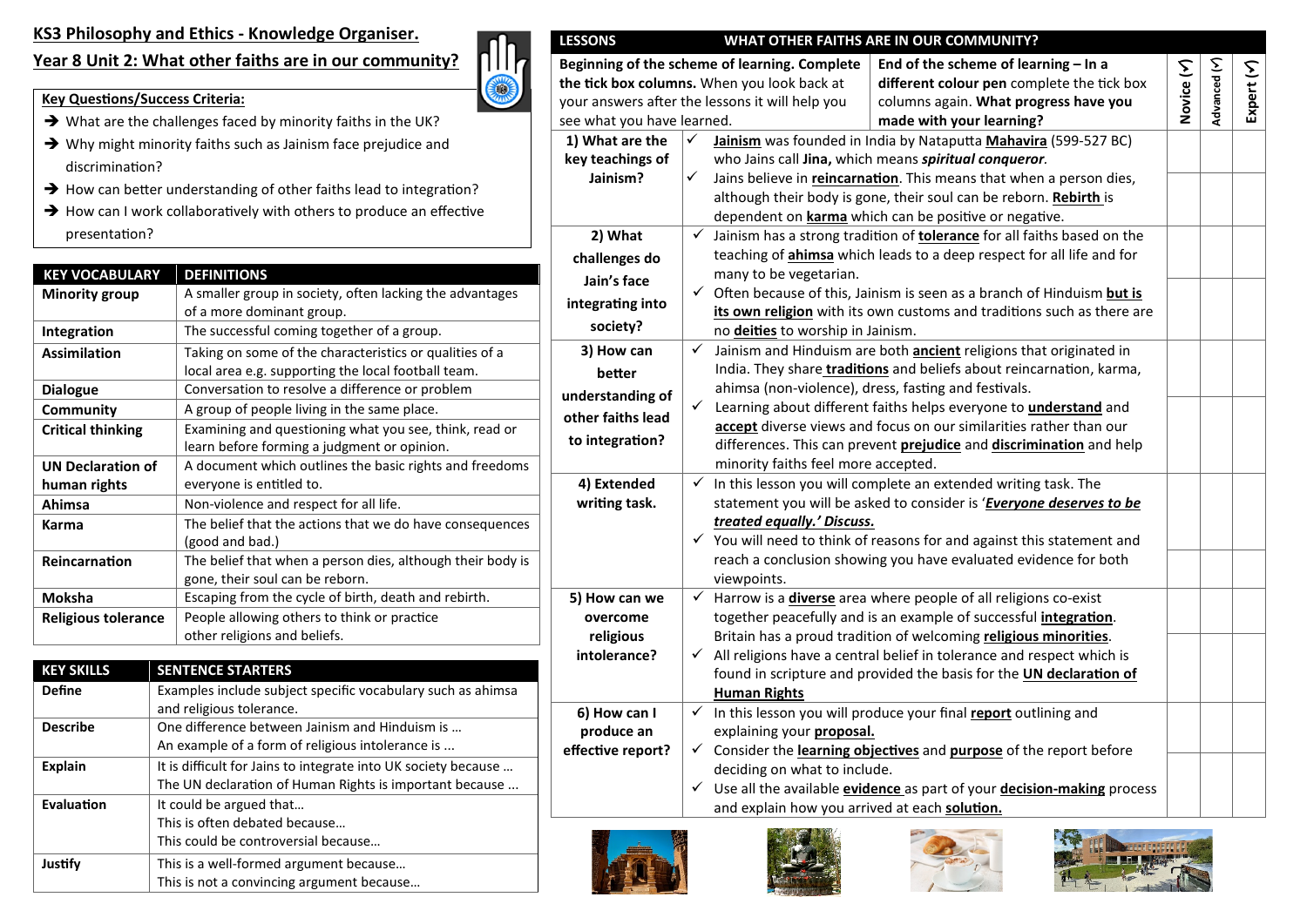### **Challenge Tasks**

| Lesson                          | 1) What are the key<br>teachings of Jainism?                                                                                                                                                                                                              | 2) What challenges do Jains<br>face integrating into society?                                                                                                                                                                                                                                                                                                  | 3) How can better<br>understanding of other<br>faiths lead to integration?                                                                                                                                                                                                                                                                                                             | 4) How can we overcome<br>religious intolerance?                                                                                                                                                                                                                                                                                                                                             | 5) How can I produce an<br>effective presentation?                                                                                                                                                                                                                                            |
|---------------------------------|-----------------------------------------------------------------------------------------------------------------------------------------------------------------------------------------------------------------------------------------------------------|----------------------------------------------------------------------------------------------------------------------------------------------------------------------------------------------------------------------------------------------------------------------------------------------------------------------------------------------------------------|----------------------------------------------------------------------------------------------------------------------------------------------------------------------------------------------------------------------------------------------------------------------------------------------------------------------------------------------------------------------------------------|----------------------------------------------------------------------------------------------------------------------------------------------------------------------------------------------------------------------------------------------------------------------------------------------------------------------------------------------------------------------------------------------|-----------------------------------------------------------------------------------------------------------------------------------------------------------------------------------------------------------------------------------------------------------------------------------------------|
| <b>Challenge</b><br><b>Task</b> | Should non-religious beliefs<br>such as 'ethical veganism' be<br>given the same protections as<br>religious beliefs?<br>Write a response to this<br>question in the form of an<br>essay considering different<br>viewpoints and reaching a<br>conclusion. | Freedom of religious expression<br>is guaranteed by article 18 of<br>the UN declaration of human<br>rights. Should all religions be<br>allowed to practice their faith<br>how they want, even if this<br>conflicts with other beliefs<br>about equality?<br>Design a board game to<br>educate teenagers about the<br><b>UN Declaration of Human</b><br>Rights. | The 'Kindertransports' are an<br>example of when Britain took a<br>leading role in protecting<br>religious minorities. What were<br>they and what impact did they<br>have? Have attitudes to<br>migrants changed this then?<br>Why/why not?<br>Create a questionnaire asking<br>the public about their<br>knowledge of and attitudes<br>towards migration both<br>modern and historic. | Research how the principles of<br>non-violence have influenced<br>some of the world's most iconic<br>figures from Martin Luther King<br>Jr to Mahatma Gandhi. Can you<br>explain why this principle is<br>successful in bringing about<br>lasting change? What are the<br>effects on protest movements<br>today?<br>Write a newspaper article<br>considering the impact of non-<br>violence. | Re-imagine your presentation as<br>a TV programme with each<br>episode addressing the three<br>problems. How would you go<br>even deeper into the issues?<br>What would you include?<br>Research the problems further<br>to create your TV programme<br>and produce a plan for the<br>series. |
| <b>Skills</b>                   | Evaluation                                                                                                                                                                                                                                                | Application                                                                                                                                                                                                                                                                                                                                                    | <b>Analysis</b>                                                                                                                                                                                                                                                                                                                                                                        | Comprehension                                                                                                                                                                                                                                                                                                                                                                                | <b>Synthesis</b>                                                                                                                                                                                                                                                                              |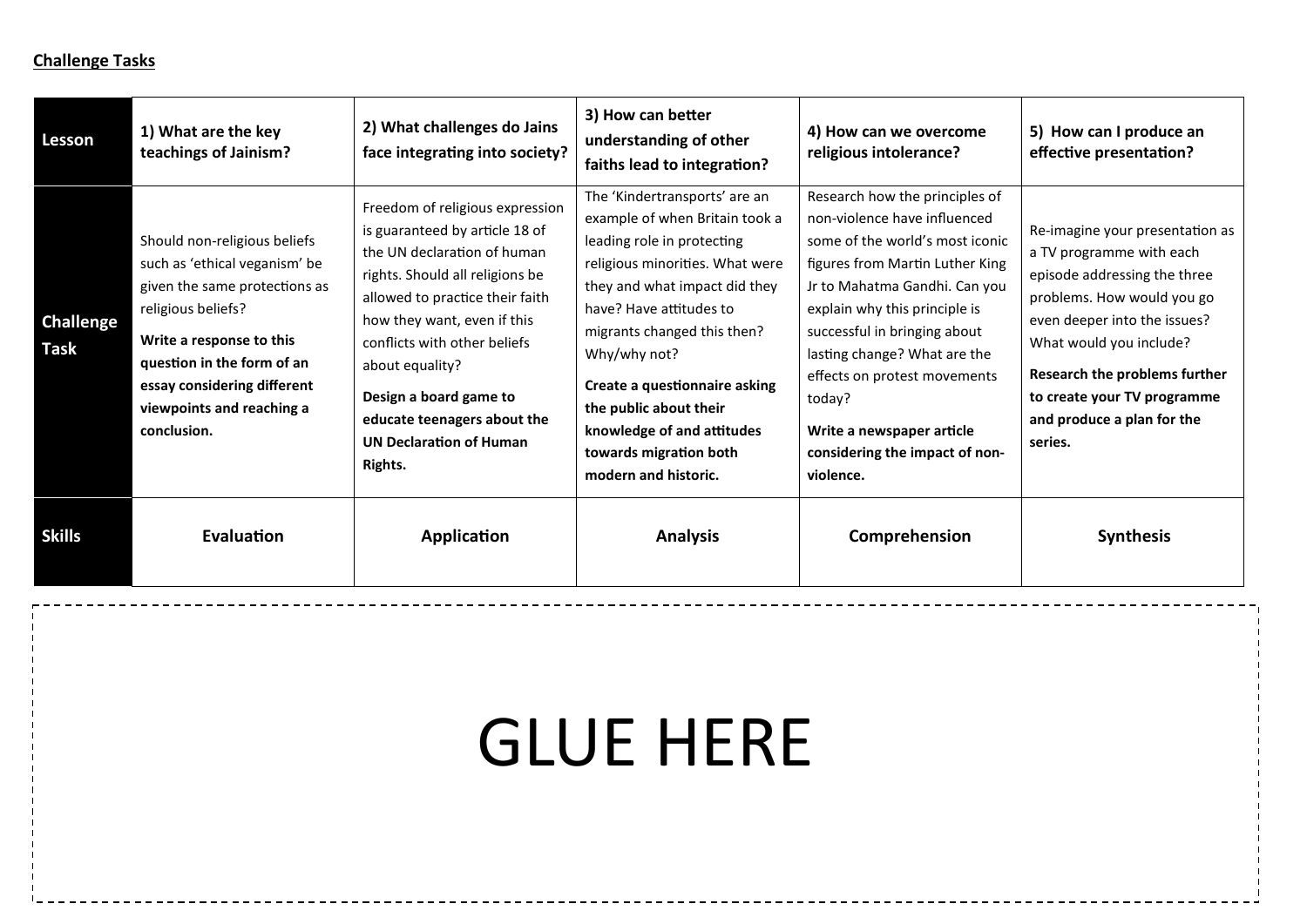#### **KS3 Philosophy and Ethics - Knowledge Organiser.** Year 8 Unit 3: What is Political Philosophy?

 $\rightarrow$  What is government and why is it needed?

**Evaluation I** It could be argued that...

This is often debated because… This could be controversial because…

This is not a convincing argument because…

**Justify** This is a well-formed argument because...

**Key Questions/Success Criteria:** 



#### **LESSON WHAT IS POLITICAL PHILOSOPHY Beginning of the scheme of learning. Complete the tick box columns.** When you look back at your answers after the lessons it will help you see what you have learned. **End of the scheme of learning – In a**  different colour pen complete the tick box columns. **What progress have you made with your learning?** Novice (  $\widehat{\phantom{1}}$ Advanced (  $\sqrt{}$ Expert (  $\sqrt{}$ **1) What do we mean by Poli�cal Philosophy?** tudy of important questions about the **liberty, and justice.** It discusses how nd how we should act within a **society**. such as **Plato** and **Aristotle** were these ideas. **2) What are the quali�es of a good poli�cal leader? Priciologie Mannie was a repaissance philosopher** who wrote d political leader. He believed that a ualities of a **lion** and a fox. mbine the **strength of the lion** with the always be vigilant, ruthless, and prompt, sose them without warning. **3) Prac�ce extended wri�ng task.** complete a practice extended writing be asked to consider is 'An ideal *political leader rules with fear not love.'***' Discuss.** sons for and against this statement and vou have evaluated evidence for both viewpoints. **4) What should be the rela�onship between ci�zens Philosophers** such as **Jean-Jacques Rousseau** and **John Locke** ganise and run **society** was through wernment and its **citizens**. Ild help to decide how people live. what laws exist, what jobs people do

 $\checkmark$  It is important to be able to **reflect** upon your own work so that you

 $\checkmark$  Think about the quality of the work and the language used – have different views been given including their own? Have examples

can improve and **move forward** with your learning.

been given? Have they explained their points?

|                        |                                                                               |                  |              | it will neip you see what you have learned.<br>with your learning?          |
|------------------------|-------------------------------------------------------------------------------|------------------|--------------|-----------------------------------------------------------------------------|
|                        | $\rightarrow$ What rights and freedoms should the government protect?         | 1) What do we    |              | Political philosophy is the study of important questions about the          |
|                        | $\rightarrow$ What duties do citizens owe to a legitimate government, if any? | mean by          |              | state, government, politics, liberty, and justice. It discusses how         |
|                        | $\rightarrow$ When may a government be legitimately overthrown, if ever?      | <b>Political</b> |              | a society should be set up and how we should act within a society.          |
|                        |                                                                               | Philosophy?      |              | √ Ancient Greek philosophers such as <b>Plato</b> and <b>Aristotle</b> were |
| <b>KEY VOCABULARY</b>  | <b>DEFINITIONS</b>                                                            |                  |              | amongst the first to discuss these ideas.                                   |
| <b>Politics</b>        | The activities to do with the governance (ruling) of a                        | 2) What are the  |              | Niccolo Machiavelli was a renaissance philosopher who wrote                 |
|                        | country or area.                                                              | qualities of a   |              | about the qualities of a good political leader. He believed that a          |
| Philosophy             | The 'love of wisdom.' It involves questioning what we                         | good political   |              | political leader needs the qualities of a lion and a fox.                   |
|                        | know, think and do                                                            | leader?          | ✓            | He argued a leader must combine the <b>strength of the lion</b> with the    |
| Philosopher            | Someone who studies or writes about the meaning of life                       |                  |              | cunning of the fox: he must always be vigilant, ruthless, and prompt,       |
|                        | e.g. Plato, Marx, Machiavelli and Rousseau.                                   |                  |              | striking down those that oppose them without warning.                       |
| <b>Society</b>         | People living together in a community.                                        | 3) Practice      | $\checkmark$ | As part of this unit to must complete a practice extended writing           |
| <b>Citizen</b>         | Someone who lives within a state or nation.                                   | extended writing |              | task. The statement you will be asked to consider is 'An ideal              |
| Government             | The group of people with the authority/permission to rule                     | task.            |              | political leader rules with fear not love." Discuss.                        |
|                        | a country or state e.g. the Conservative party.                               |                  | ✓            | You will need to think of reasons for and against this statement and        |
| Justice                | Being treated fairly in society.                                              |                  |              | reach a conclusion showing you have evaluated evidence for both             |
| Liberty                | Being free within society - government does not decide                        |                  |              | viewpoints.                                                                 |
|                        | your behaviour or politics opinions                                           | 4) What should   |              | Philosophers such as Jean-Jacques Rousseau and John Locke                   |
| Magna Carta            | A document signed in 1215 by King John of England that                        | be the           |              | believed the best way to organise and run society was through               |
|                        | gave certain political and legal rights to some people.                       | relationship     |              | agreement between the government and its citizens.                          |
| <b>Social Contract</b> | An agreement between society and the government. This                         | between citizens |              | This means both sides should help to decide how people live.                |
| <b>Theory</b>          | means both sides could help to decide how people live.                        | and              |              | Examples include, deciding what laws exist, what jobs people do             |
| Socialism/             | When all money and resources is shared equally amongst                        | government?      |              | and how much liberty we should have.                                        |
| Communism              | the citizens of a country. There is no private ownership.                     | 5) Which works   |              | <b>Communism/Socialism</b> is a philosophy developed from the ideas         |
| Capitalism             | When private owners run different part of a country's                         | better           |              | of Karl Marx along with Friedrich Engels. In political philosophy, it is    |
|                        | trade and industry to make profit (money).                                    | Communism or     |              | the opposite of Capitalism.                                                 |
|                        |                                                                               | capitalism?      | ✓            | In a Capitalist system there are different classes (sets or groups) in      |
| <b>KEY SKILLS</b>      | <b>SENTENCE STARTERS</b>                                                      |                  |              | society which exist in a hierarchy (order). Those at the top have a         |
| <b>Define</b>          | Examples include subject specific vocabulary such as Social                   |                  |              | lot more money from these businesses. They can employ the people            |
|                        | Contract Theory and Capitalism etc.                                           |                  |              | who are considered to be of a lower class.                                  |
| <b>Describe</b>        | One difference between Capitalism and Communism is                            | 6) Why are       | $\checkmark$ | Many philosophers in history have argued that because of our                |
|                        | A quality of a perfect leader would be                                        | human rights     |              | nature as humans we are entitled to certain rights.                         |
| <b>Explain</b>         | It would be acceptable to overthrow a government when                         | important?       |              | $\checkmark$ In 1948 the United Nations created the UN Declaration of Human |
|                        | Magna Carta is important because                                              |                  |              | rights. Any political system has to respect these rights - they are         |
|                        |                                                                               |                  |              | universal and unalienable.                                                  |

**7) Assessment and reflection**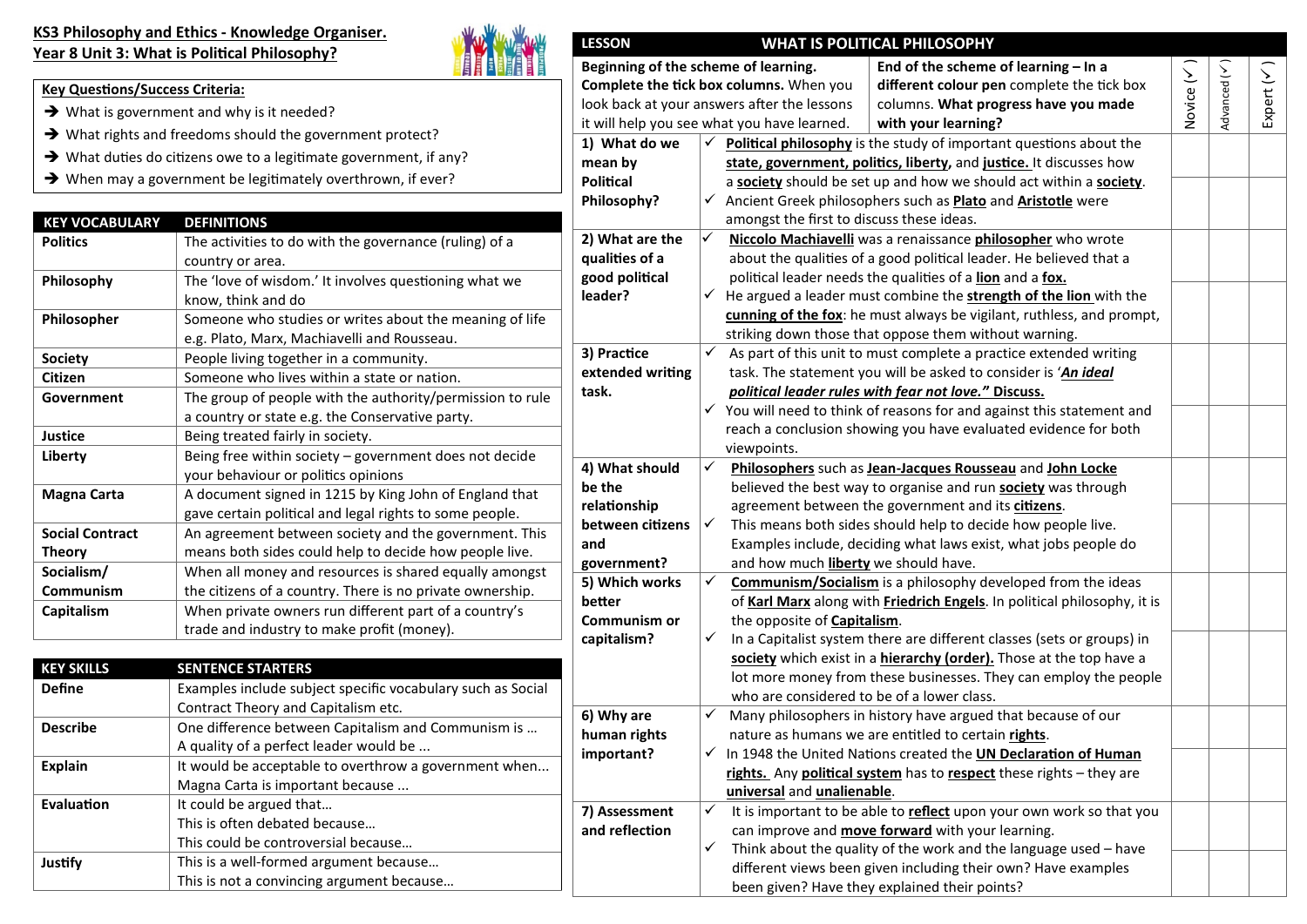# **Challenge Tasks.**

| Lesson                   | 1) What do we mean by<br><b>Political Philosophy?</b>                                                                                                                                                                                                                                            | 2) What are the qualities of a good<br>political leader?                                                                                                                        | 3) What should be the<br>relationship between citizens<br>and government?                                                                                                                                                                                                                                                | 4) Which works better<br>Communism or capitalism?                                                                                                                                                                                                             | 5) Why are human rights<br>important?                                                                                                                                                                                                                                                                                                     |
|--------------------------|--------------------------------------------------------------------------------------------------------------------------------------------------------------------------------------------------------------------------------------------------------------------------------------------------|---------------------------------------------------------------------------------------------------------------------------------------------------------------------------------|--------------------------------------------------------------------------------------------------------------------------------------------------------------------------------------------------------------------------------------------------------------------------------------------------------------------------|---------------------------------------------------------------------------------------------------------------------------------------------------------------------------------------------------------------------------------------------------------------|-------------------------------------------------------------------------------------------------------------------------------------------------------------------------------------------------------------------------------------------------------------------------------------------------------------------------------------------|
| <b>Challenge</b><br>Task | Ancient Greece is often seen as<br>the first "democracy." Imagine<br>you are a citizen of Ancient<br>Greece during the time of Plato<br>and Aristotle.<br>Write a summary report in<br>your own words explaining<br>yours rights and how this<br>would differ to other countries<br>at the time. | Should political leaders be above the<br>law?<br>Write a response to this question in<br>the form of an essay considering<br>different viewpoints and reaching a<br>conclusion. | Social Contact Theory has had a<br>deep and lasting impact on<br>many European nations<br>including France and the UK.<br>Research this impact as well as<br>how capitalism and<br>communism have impacted<br>America and Russia.<br>Design a board game to<br>educate teenagers about<br>different forms of government. | Some philosophers believe<br>the 20 <sup>th</sup> Century is defined by<br>the struggle between<br>communism and capitalism.<br>Create a questionnaire asking<br>your peers about their<br>knowledge of and attitudes<br>towards communism and<br>capitalism. | Research article 20 of the UN<br>Declaration of Human Rights.<br>Consider modern peaceful<br>protest movements such as<br><b>Extinction Rebellion and Black</b><br>Lives Matter.<br>Write a newspaper article<br>about the protection this<br>article provides, and the<br>impact protest movements can<br>have in bringing about change. |
| <b>Skills</b>            | Comprehension                                                                                                                                                                                                                                                                                    | Evaluation                                                                                                                                                                      | Application                                                                                                                                                                                                                                                                                                              | <b>Analysis</b>                                                                                                                                                                                                                                               | <b>Synthesis</b>                                                                                                                                                                                                                                                                                                                          |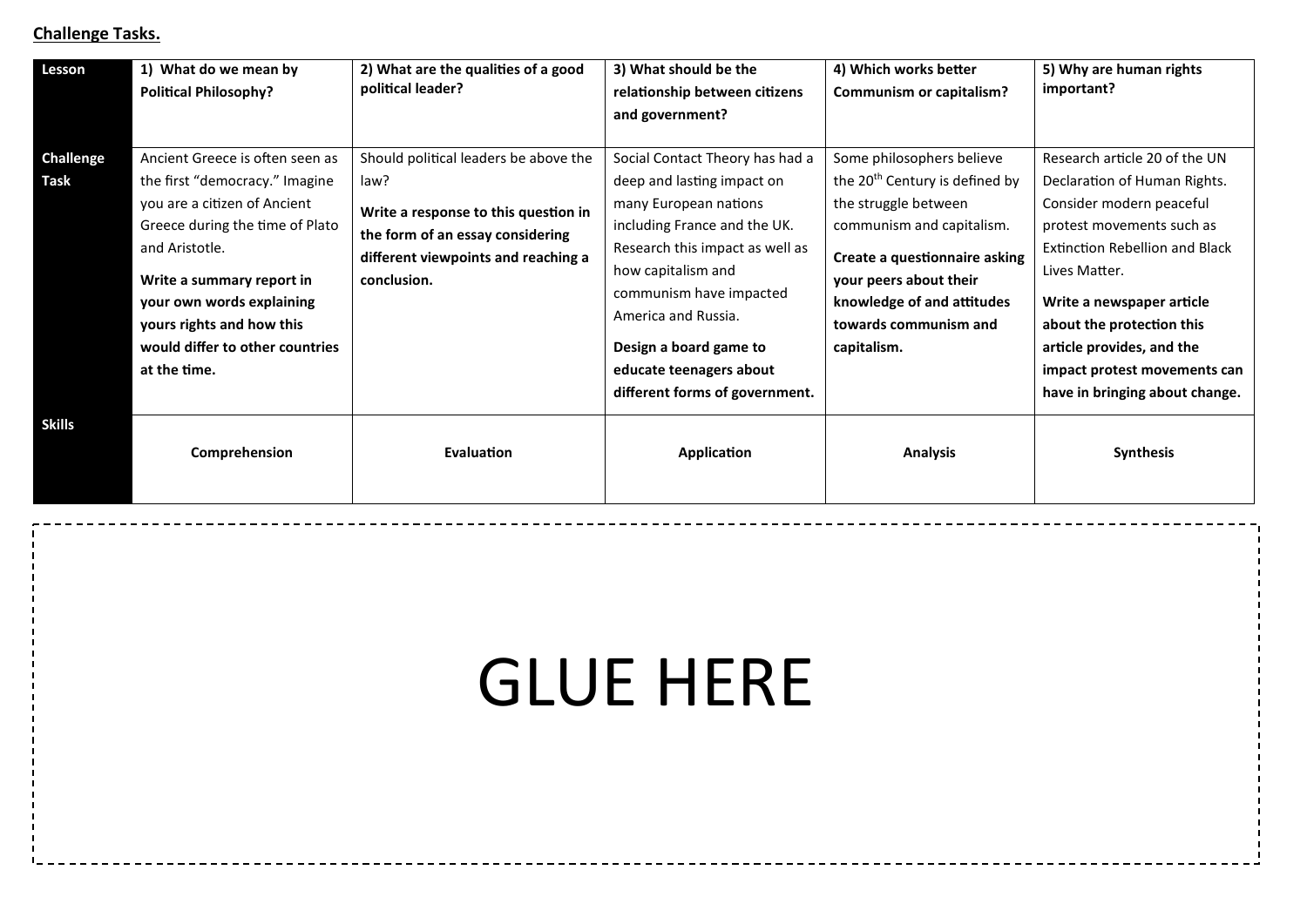### **KS3 Philosophy and Ethics - Knowledge Organiser** Year 8 Unit 4: Why are some people inspirational?



- **Key Questions/Success Criteria:**
- $\rightarrow$  What makes someone inspirational?
- $\rightarrow$  How have personal convictions driven people to overcome adversity?
- $\rightarrow$  Why is it important to stand-up to injustice and inequality?
- $\rightarrow$  Why do these people continue to inspire us today?
- $\rightarrow$  How do I write and present a persuasive speech?

| <b>KEY VOCABULARY</b>    | <b>DEFINITIONS</b>                                     |
|--------------------------|--------------------------------------------------------|
| Inspiration              | A feeling of hope and encouragement. It often comes    |
|                          | through the actions and words of others.               |
| Personal                 | Something a person strongly feels or believes in.      |
| <b>Conviction</b>        |                                                        |
| <b>Humanitarian</b>      | Someone who seeks to improve the lives and welfare     |
|                          | of all human beings.                                   |
| <b>Civil Rights</b>      | The struggle of African-Americans to achieve political |
| <b>Movement</b>          | and social freedom and equality.                       |
| Segregation              | The act of separating people based on race.            |
| <b>Peaceful Protest</b>  | Action and resistance using non-violent methods such   |
|                          | as boycotts and marches.                               |
| <b>Human Rights</b>      | Basic rights and freedoms that belong to every person  |
|                          | in the world from birth and are protected by law.      |
| <b>Climate Emergency</b> | The situation in which urgent action is required to    |
|                          | reduce or halt climate change and avoid potentially    |
|                          | irreversible environmental damage to the planet.       |
| <b>Activist</b>          | A person who campaigns for social change or against    |
|                          | injustice.                                             |
| <b>Equality</b>          | Being equal in status, rights and opportunities.       |

| <b>KEY SKILLS</b>                     | <b>SENTENCE STARTERS</b>                             |
|---------------------------------------|------------------------------------------------------|
| <b>Define</b>                         | Examples include subject specific vocabulary such as |
|                                       | segregation, equality etc.                           |
| <b>Describe</b>                       | One key quality of an inspirational person is        |
|                                       | An example of a peaceful protest is                  |
| <b>Explain</b>                        | A reason to support my viewpoint is                  |
|                                       | There is no right or wrong answer because            |
| Evaluation<br>It could be argued that |                                                      |
|                                       | This is often debated because                        |
|                                       | This could be controversial because                  |
| Justify                               | This is a well-formed argument because               |
|                                       | This is a particularly convincing argument because   |

| <b>LESSONS</b>                                  |                                                                                | WHY ARE SOME PEOPLE INSPIRATIONAL?                                           |                                                                                      |            |              |            |
|-------------------------------------------------|--------------------------------------------------------------------------------|------------------------------------------------------------------------------|--------------------------------------------------------------------------------------|------------|--------------|------------|
|                                                 |                                                                                | Beginning of the scheme of learning. Complete                                | End of the scheme of learning $-$ In a                                               |            |              |            |
| the tick box columns. When you look back at     |                                                                                |                                                                              | different colour pen complete the tick box                                           | Novice (Y) | Advanced (Y) | Expert (Y) |
| your answers after the lessons it will help you |                                                                                |                                                                              | columns again. What progress have you                                                |            |              |            |
| see what you have learned.                      |                                                                                |                                                                              | made with your learning?                                                             |            |              |            |
| 1) What                                         |                                                                                |                                                                              | There are many reasons why a person could be considered inspirational.               |            |              |            |
| makes                                           |                                                                                |                                                                              | Many people in history from Emmeline Pankhurst to Greta Thunberg                     |            |              |            |
| someone                                         |                                                                                | have inspired others through their actions.                                  |                                                                                      |            |              |            |
| inspirational?                                  | Some of the most inspirational people in history have been driven by<br>✓      |                                                                              |                                                                                      |            |              |            |
|                                                 | their <b>personal convictions</b> and commitment to standing-up to injustices. |                                                                              |                                                                                      |            |              |            |
| 2) How                                          | $\checkmark$                                                                   |                                                                              | Martin Luther King was a Christian Baptist minister and social activist,             |            |              |            |
| effective is                                    |                                                                                | who led the <b>Civil Rights Movement.</b> He campaigned for equal rights for |                                                                                      |            |              |            |
| peaceful                                        |                                                                                | all African Americans until his death by assassination in 1968.              |                                                                                      |            |              |            |
| protest?                                        | ✓                                                                              |                                                                              | Martin Luther King is considered by many to be an <i>inspirational</i> figure        |            |              |            |
|                                                 |                                                                                | because he was committed to using non-violent methods of protest.            |                                                                                      |            |              |            |
| 3) Why is                                       | ✓                                                                              |                                                                              | Article 26 of the UN Declaration of Human Rights 1948 states that                    |            |              |            |
| education a                                     |                                                                                |                                                                              | "Everyone has the right to education. Education shall be free, at least in           |            |              |            |
| human right?                                    |                                                                                | the primary and secondary stages. "                                          |                                                                                      |            |              |            |
|                                                 | ✓                                                                              |                                                                              | Malala Yousafzai campaigns for the right of all to receive an education.             |            |              |            |
|                                                 |                                                                                |                                                                              | However, many people around the world are denied access to education                 |            |              |            |
|                                                 |                                                                                | due to poverty, conflict, lack of funding and gender.                        |                                                                                      |            |              |            |
| 4) Why do                                       | $\checkmark$                                                                   |                                                                              | During the Taliban era, in Afghanistan women were not allowed to work                |            |              |            |
| some people                                     |                                                                                |                                                                              | or study. They were required to wear the burka at all times in public and            |            |              |            |
| have to fight                                   |                                                                                |                                                                              | non-Muslims such as Sikhs had to wear yellow to identify them as Sikh.               |            |              |            |
| for equality?                                   |                                                                                | $\checkmark$ When Dr. Honaryar was expelled for being a Sikh, she decided to |                                                                                      |            |              |            |
|                                                 |                                                                                | champion the cause of women's rights. After the defeat of the Taliban,       |                                                                                      |            |              |            |
|                                                 |                                                                                |                                                                              | Dr. Honaryar was the first Sikh member of the Afghan parliament.                     |            |              |            |
| 5) Can one                                      | ✓                                                                              |                                                                              | It is easy to feel like one can person can't make a difference. The world            |            |              |            |
| person really                                   |                                                                                | has so many big problems, and they often seem impossible to solve.           |                                                                                      |            |              |            |
| make a                                          |                                                                                | However, even the smallest action can have an impact.                        |                                                                                      |            |              |            |
| difference?                                     | ✓                                                                              | People such as Greta Thunberg show that even the youngest members of         |                                                                                      |            |              |            |
|                                                 |                                                                                |                                                                              | society can make a difference. At the age of just 16, she started an                 |            |              |            |
|                                                 |                                                                                | international youth movement against climate change.                         |                                                                                      |            |              |            |
| 6) Who is the                                   |                                                                                |                                                                              | $\checkmark$ This unit will be assessed through a presentation. This is an important |            |              |            |
| most                                            |                                                                                |                                                                              | opportunity to build key skills in public speaking as well as a chance to            |            |              |            |
| inspirational                                   |                                                                                | work together as a team.                                                     |                                                                                      |            |              |            |
| figure we                                       |                                                                                |                                                                              | $\checkmark$ In groups, you will be asked to prepare a response to the following     |            |              |            |
| have studied?                                   |                                                                                | question: "Who is the most inspirational figure we have studied?"            |                                                                                      |            |              |            |
| 7) and 8)                                       | $\checkmark$                                                                   | Consider the learning objectives and <b>purpose</b> of the project before    |                                                                                      |            |              |            |
| Speech                                          |                                                                                | deciding on what to say. Your speech should be <b>persuasive</b> and include |                                                                                      |            |              |            |
| <b>Writing and</b>                              |                                                                                | techniques from <b>AFOREST.</b>                                              |                                                                                      |            |              |            |
| <b>Reflection</b>                               | ✓                                                                              |                                                                              | Reflect upon how well you worked on your speech. Consider the                        |            |              |            |
|                                                 |                                                                                |                                                                              | question, "If I did this task again, what could I do differently to make it          |            |              |            |
|                                                 |                                                                                | better?"                                                                     |                                                                                      |            |              |            |
|                                                 |                                                                                |                                                                              |                                                                                      |            |              |            |